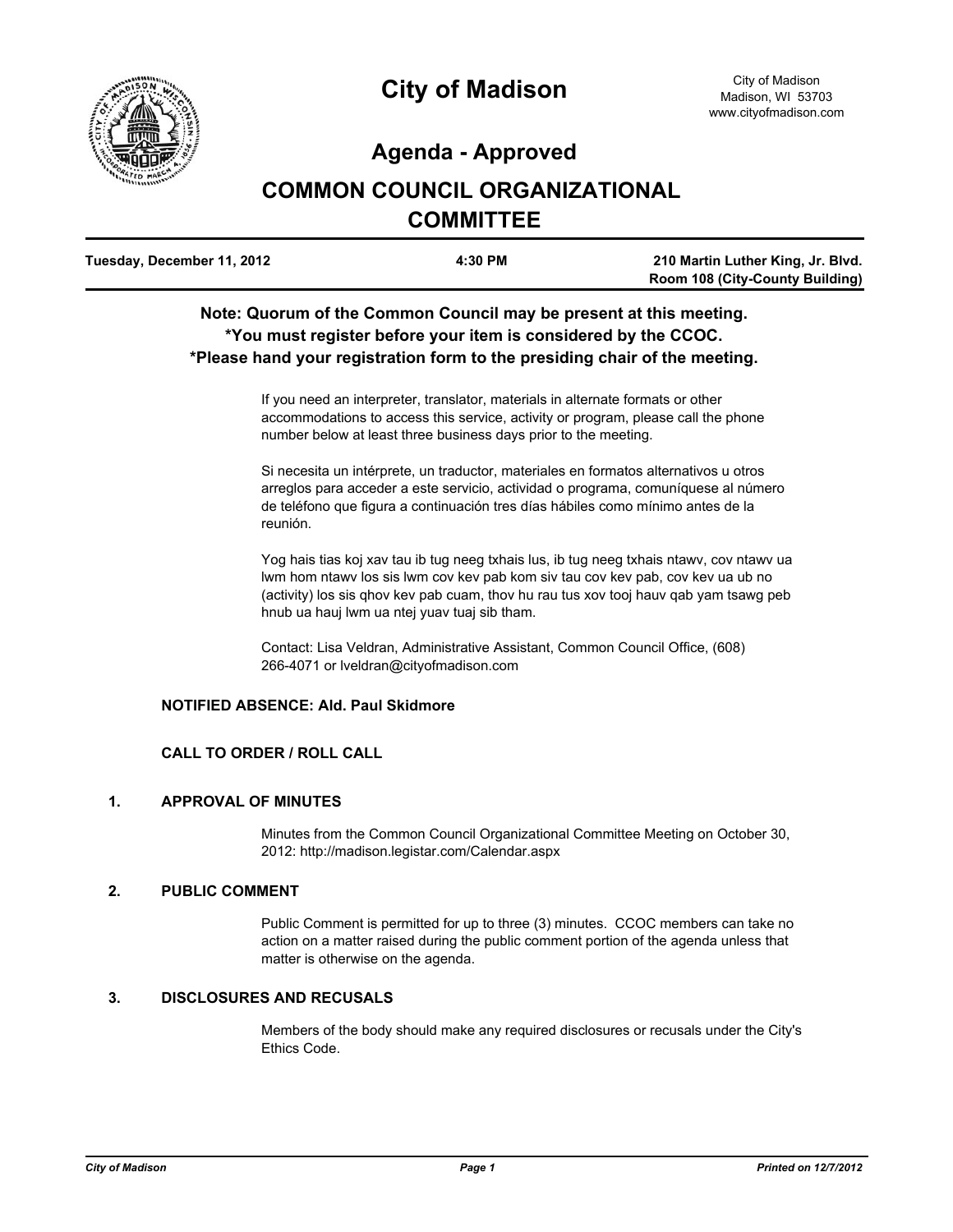#### **DISCUSSION ITEMS/REPORTS/UPDATES**

| 4. | 27494 | Discussion Item: Council Tablets - Rich Beadles, City Information<br>Technology                                                                                                                                                                                                                                      |                                                                                                                                                                     |  |
|----|-------|----------------------------------------------------------------------------------------------------------------------------------------------------------------------------------------------------------------------------------------------------------------------------------------------------------------------|---------------------------------------------------------------------------------------------------------------------------------------------------------------------|--|
| 5. | 28445 | Attachments:                                                                                                                                                                                                                                                                                                         | City of Madison 2013-2014 Legislative Agenda - Nick Zavos, Governmental<br>Relations Officer, Office of the Mayor<br>City of Madison 2013-14 Legislative Agenda.pdf |  |
| 6. | 28555 | Update: Heather Allen, Common Council Legislative Analyst                                                                                                                                                                                                                                                            |                                                                                                                                                                     |  |
| 7. | 27971 | Report: Scenario Planning Workshop-Organizing & Communicating for<br>Success/Tools Summit for 2010 and 2011 HUD Sustainable Communities &<br>Community Challenge Grantees (Salt Lake City, UT, September 10-12, 2012) -<br>Ald. Larry Palm, District 15<br>SLC envision tomorrow overview.pdf<br><b>Attachments:</b> |                                                                                                                                                                     |  |
|    |       |                                                                                                                                                                                                                                                                                                                      | SLC values driven communication 0.pdf                                                                                                                               |  |
|    |       |                                                                                                                                                                                                                                                                                                                      | SLC placematters tools summit building scenarios 0.pdf                                                                                                              |  |
|    |       |                                                                                                                                                                                                                                                                                                                      | SLC nci-tools and techniques 0.pdf                                                                                                                                  |  |

#### **REFERRALS FROM THE COMMON COUNCIL**

- **8. [24610](http://madison.legistar.com/gateway.aspx?m=l&id=/matter.aspx?key=27124)** Creating Section 2.37 of the Madison General Ordinances to authorize the Common Council to adopt rules of conduct for alderpersons. *Sponsors:* Lauren Cnare and Shiva Bidar-Sielaff
- **9. [24611](http://madison.legistar.com/gateway.aspx?m=l&id=/matter.aspx?key=27125)** Adopting Certain Administrative Procedure Memoranda as Rules of Conduct for Alderpersons.
	- *Sponsors:* Lauren Cnare and Shiva Bidar-Sielaff [Reg. form 11.29.2011 Common Council meeting](http://madison.legistar.com/gateway.aspx?M=F&ID=236dee3f-de49-49b2-aa12-0160e9908afd.pdf) [121311 CCOC Registration.pdf](http://madison.legistar.com/gateway.aspx?M=F&ID=c18c9b6b-5347-43af-92df-8d1439b6cdd9.pdf) [2-25 APM Workplace Violence.pdf](http://madison.legistar.com/gateway.aspx?M=F&ID=94259ef3-cd7a-453b-91e7-2900240765e4.pdf) [2-33 APM Rules of Conduct.pdf](http://madison.legistar.com/gateway.aspx?M=F&ID=08deaffb-97ef-4cf0-9378-ea389d233a6b.pdf) [2-41 APM Nepotism.pdf](http://madison.legistar.com/gateway.aspx?M=F&ID=293bd987-8978-465f-9ce0-a752507d094e.pdf) [3-5 APM Harassmnt and Discrimination.pdf](http://madison.legistar.com/gateway.aspx?M=F&ID=e4cd2cbd-7dff-4aae-be5f-e067f2482312.pdf) [3-9 APM Appropriate Use of Computers.pdf](http://madison.legistar.com/gateway.aspx?M=F&ID=c7b50bf8-2222-4982-ad46-4fcddefc429c.pdf) [WI STATS 17-12.pdf](http://madison.legistar.com/gateway.aspx?M=F&ID=b116a92a-c935-4e8f-b5da-d4542b2803fd.pdf) *Attachments:*
- **10. [28066](http://madison.legistar.com/gateway.aspx?m=l&id=/matter.aspx?key=30800)** Amending and repealing various sections of the Madison General Ordinances to correct inconsistencies and improper references in the Madison General Ordinances, constituting the 2012 City Attorney Reviser's Ordinance. *Sponsors:* CITY ATTORNEY